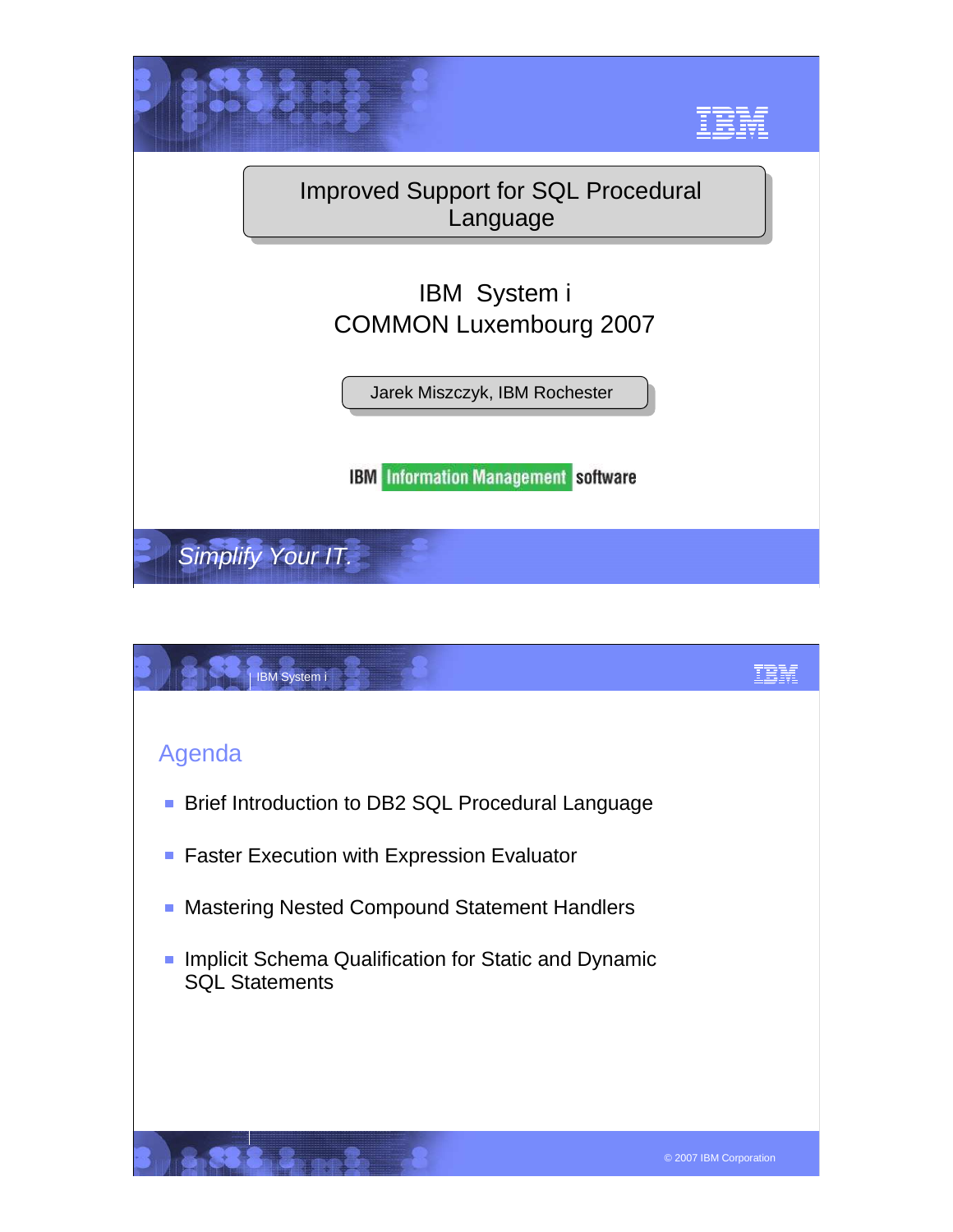

| IBM System i                                                                                                                                                                                                                                                                                                                                                          |                        |
|-----------------------------------------------------------------------------------------------------------------------------------------------------------------------------------------------------------------------------------------------------------------------------------------------------------------------------------------------------------------------|------------------------|
| <b>Basic Structure of a SQL Procedure</b>                                                                                                                                                                                                                                                                                                                             |                        |
| CREATE PROCEDURE <procname> [({optional parameters})]<br/>[optional procedure attributes]<br/><b>BEGIN</b> [atomic]<br/> statements <br/><b>END</b><br/>For Example:<br/>CREATE PROCEDURE DB2USER.COF_DELETE(IN P_ID_INTEGER )<br/><b>LANGUAGE SOL</b><br/>SPECIFIC DB2USER.COF_DELETE<br/>P1 : BEGIN<br/>DELETE FROM COFFEES WHERE ID = P_ID ;<br/>END P1</procname> |                        |
|                                                                                                                                                                                                                                                                                                                                                                       | © 2007 IBM Corporation |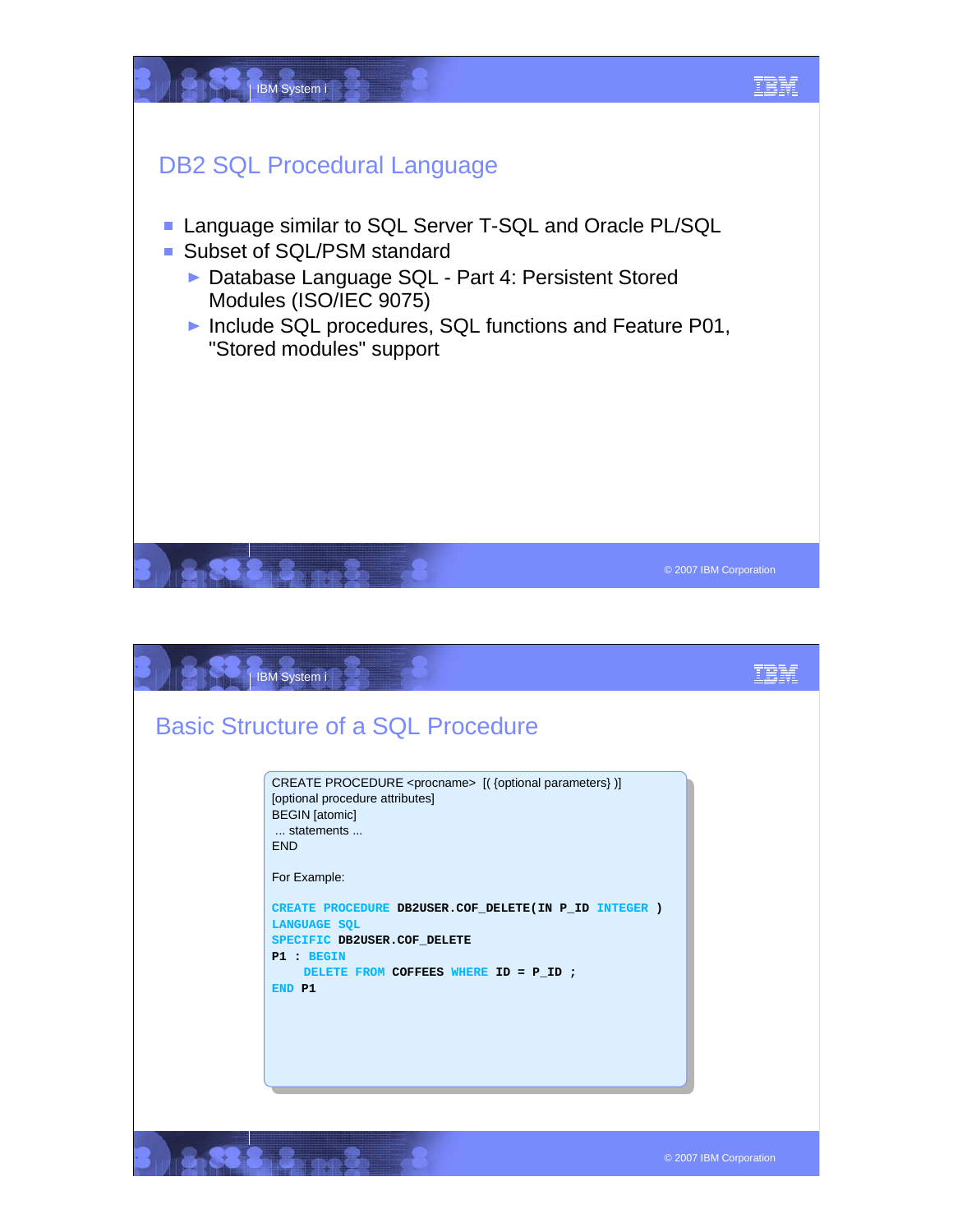

8888 8 20 3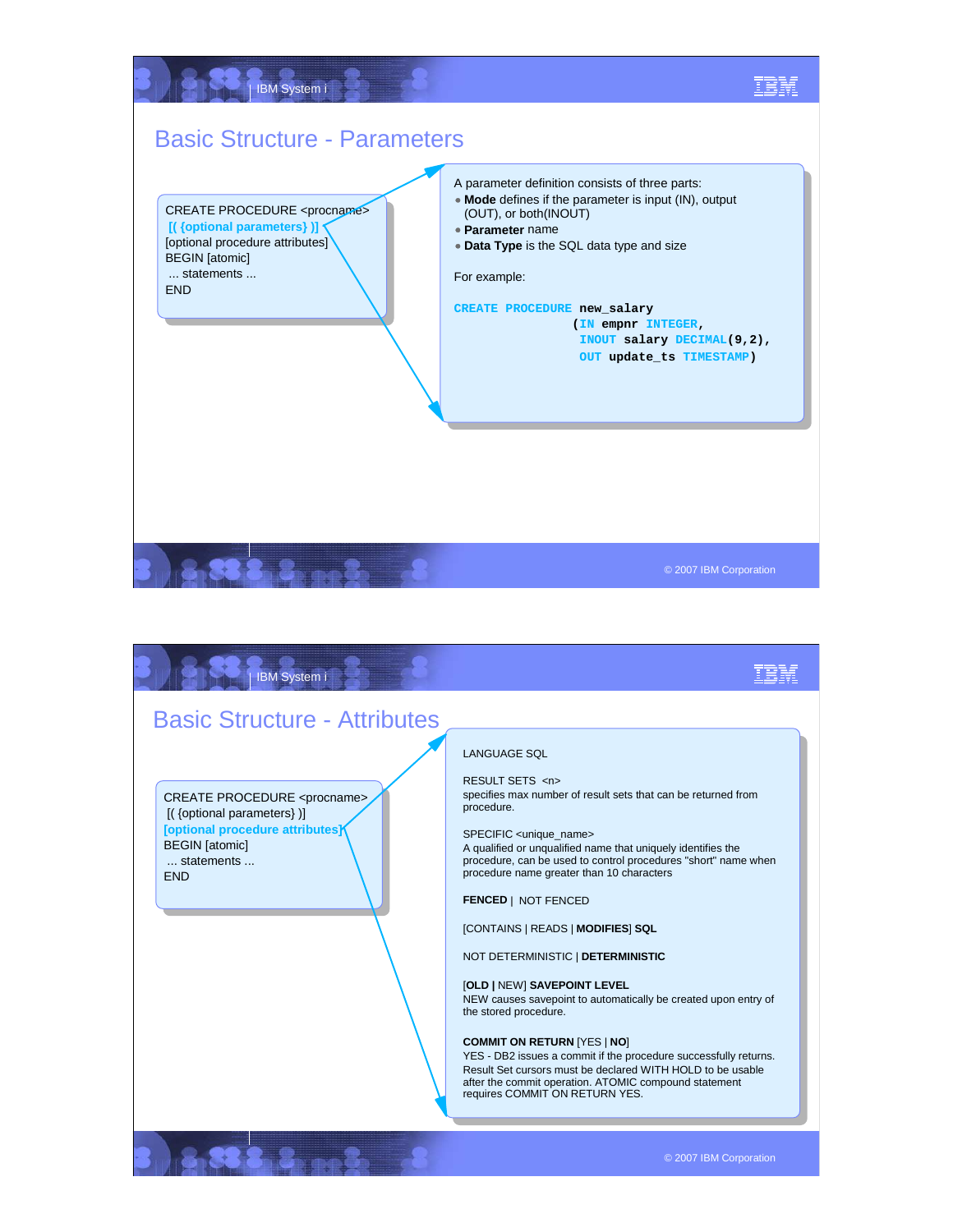## IBM System i IEM Basic Structure - Procedure Body **Compound statement** Statement that groups other statement together in an SQL procedure. Compound statements can be nested within each other. CREATE PROCEDURE <procname> **ATOMIC** [( {optional parameters} )] indicates that if an error occurs, all SQL statements in the [optional procedure attributes] compound statement group will be rolled back. If ATOMIC specified, COMMIT or ROLLBACK cannot be specified in **BEGIN [atomic]** the stored procedure **procedure statement; [repeatable] END NOT ATOMIC** indicates that an error does NOT cause statements to be rolled back For example: **CREATE PROCEDURE DB2USER.COF\_SELECT() RESULT SETS 1 LANGUAGE SQL SPECIFIC DB2USER.COF\_SELECT P1 : BEGIN NOT ATOMIC -- Declare cursors DECLARE DB2\_SP\_SQL1 CURSOR FOR SELECT \* FROM DB2USER . COFFEES ; -- Cursor left open for client application. OPEN DB2\_SP\_SQL1 ; END P1**  © 2007 IBM Corporation

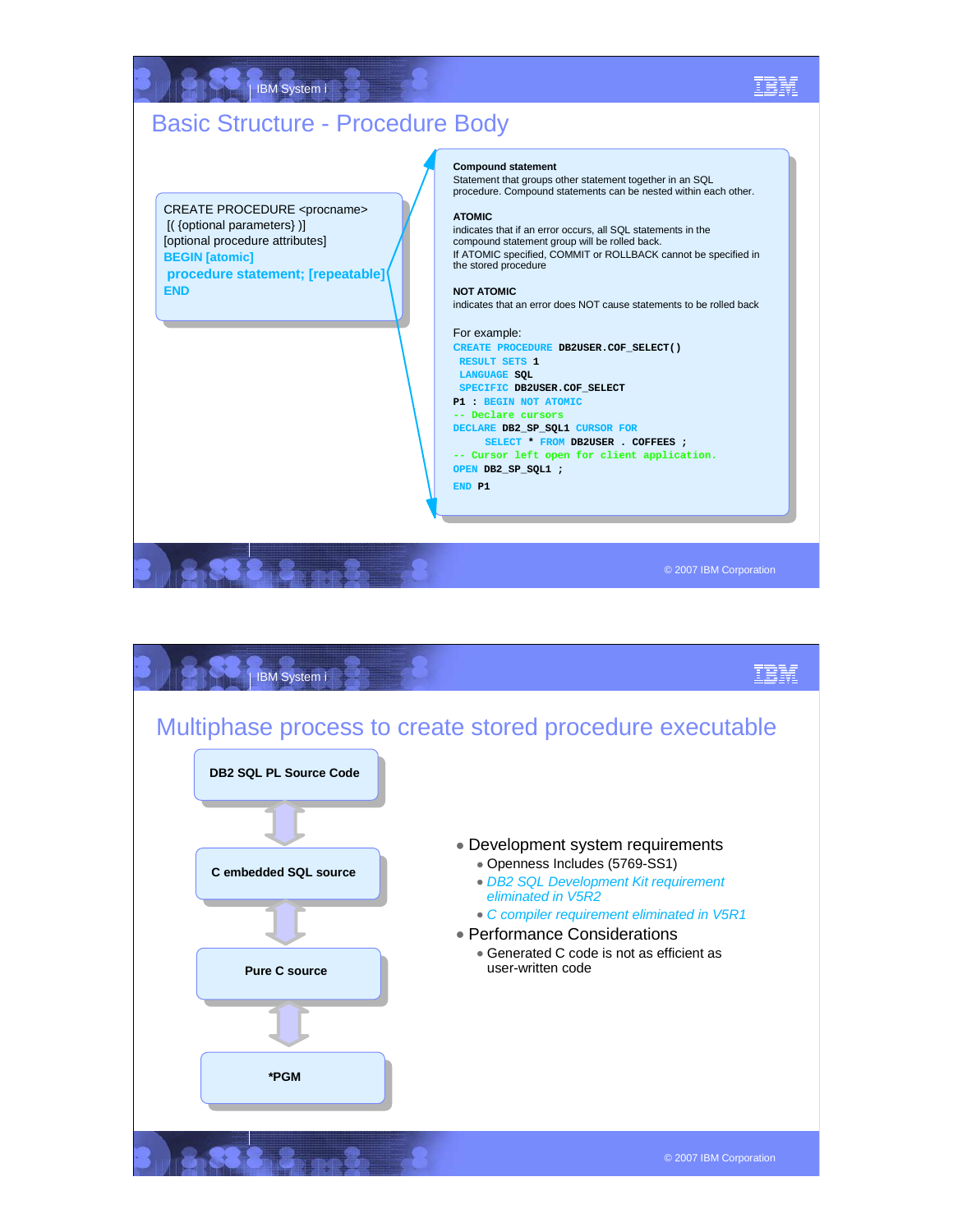

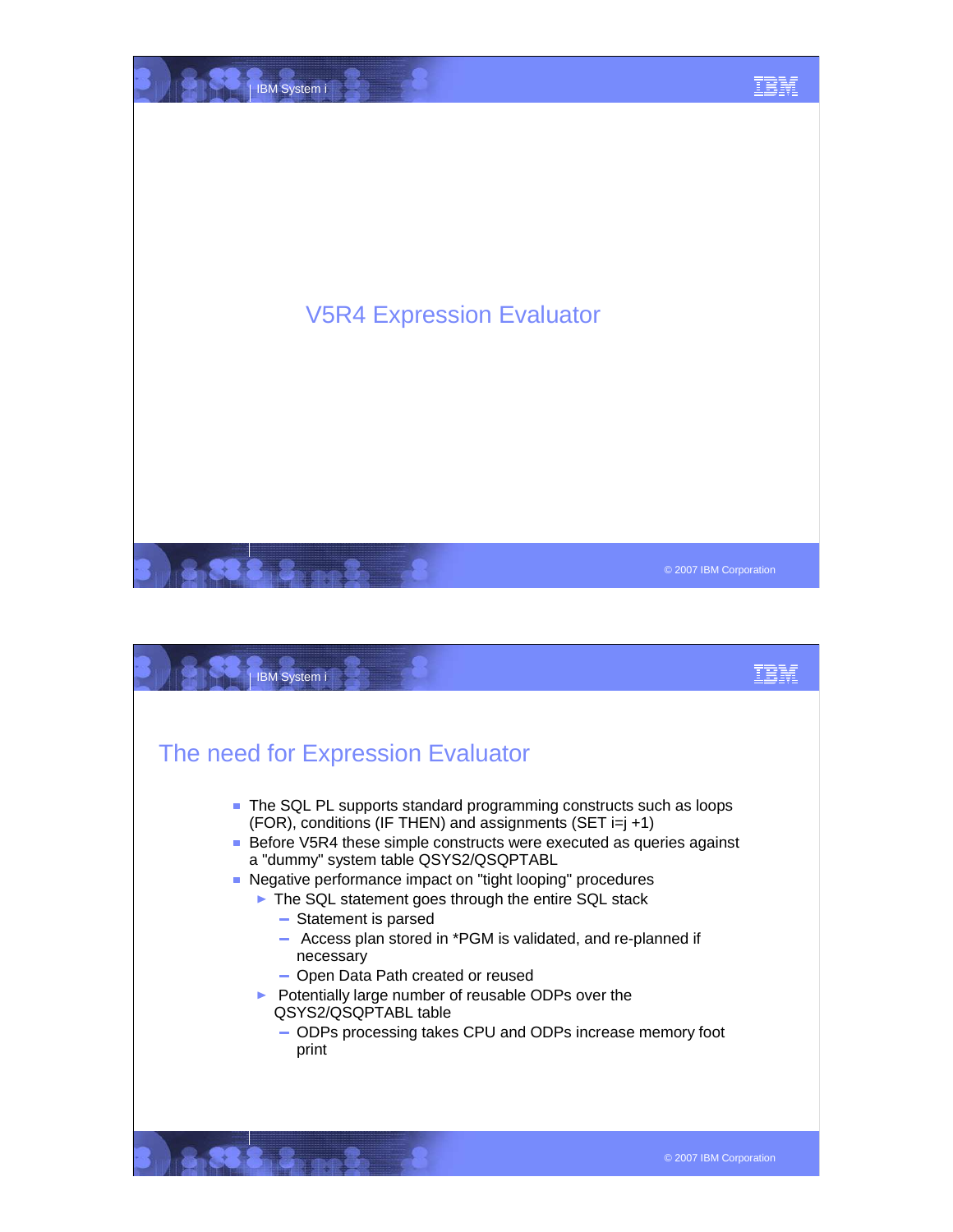

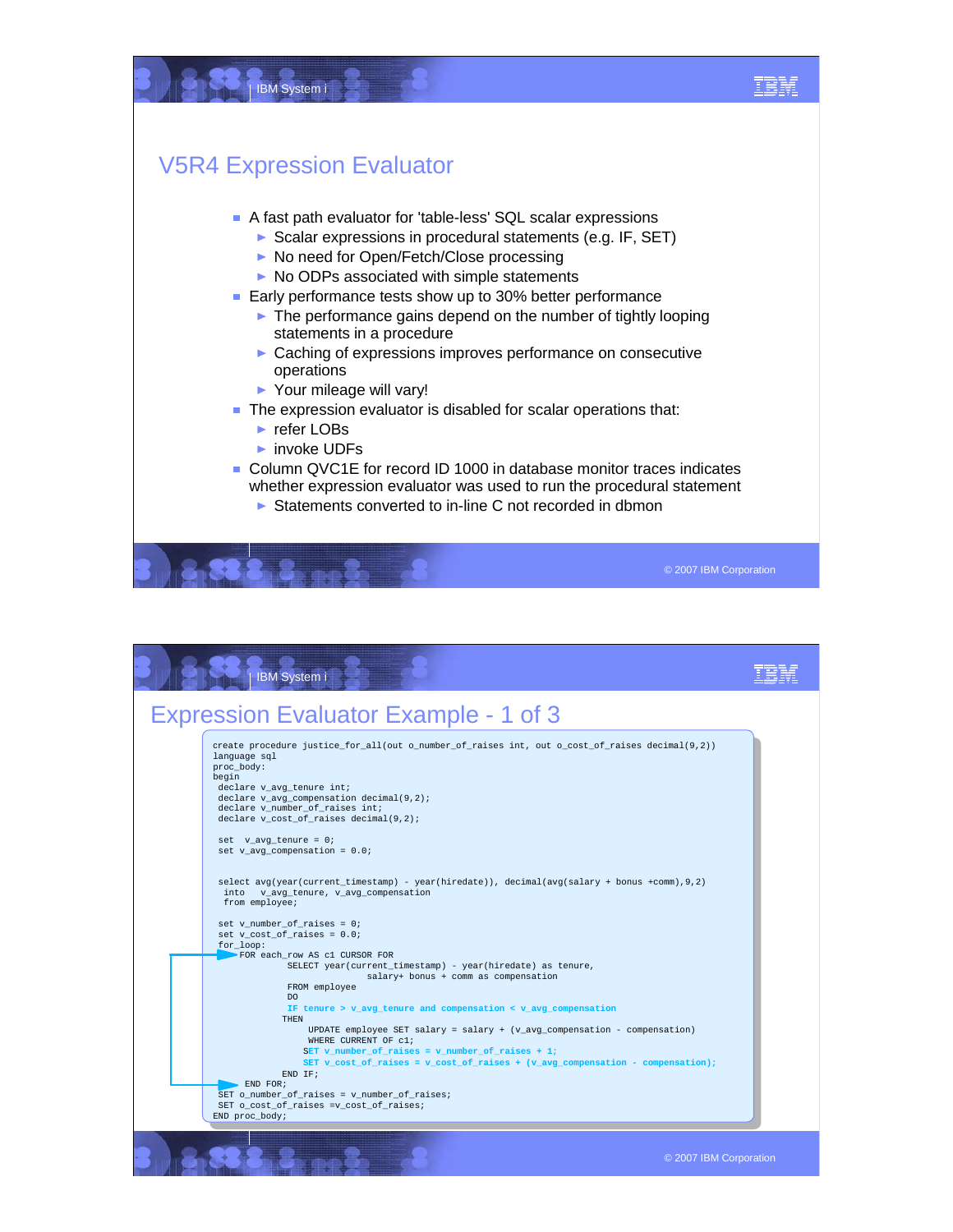

|                                                       | <b>IBM</b> System i                                                                                                                 |                                                                                |                                                                                                                |                                                                                                                                          |                            |                                                      |  |
|-------------------------------------------------------|-------------------------------------------------------------------------------------------------------------------------------------|--------------------------------------------------------------------------------|----------------------------------------------------------------------------------------------------------------|------------------------------------------------------------------------------------------------------------------------------------------|----------------------------|------------------------------------------------------|--|
| <b>Expression Evaluator Example - 3 of 3</b>          |                                                                                                                                     |                                                                                |                                                                                                                |                                                                                                                                          |                            |                                                      |  |
| • List ODPs in a job after stored procedure execution |                                                                                                                                     |                                                                                |                                                                                                                |                                                                                                                                          |                            |                                                      |  |
|                                                       |                                                                                                                                     |                                                                                | List of ODPs on V5R3                                                                                           |                                                                                                                                          |                            |                                                      |  |
|                                                       | File<br>SYSROUTINE QSYS2<br>QASQRESL<br><b>QSQPTABL</b><br><b>EMPLOYEE</b><br><b>QSQPTABL</b><br><b>EMPLOYEE</b><br><b>EMPLOYEE</b> | Library<br>QSYS2<br>QSYS2<br><b>SAMPLE</b><br>QSYS2<br><b>SAMPLE</b><br>SAMPLE | Member/<br>Device<br>QASQRESL<br><b>QSQPTABL</b><br>EMPLOYEE<br>QSQPTABL<br><b>EMPLOYEE</b><br><b>EMPLOYEE</b> | Record<br>Format<br>SYSRO00001 SYSRO00001 PHY<br><b>QASQRESL</b><br>FORMAT0001 PHY<br>FORMAT0001 PHY<br>FORMAT0001 PHY<br>FORMAT0001 PHY | File<br>Type<br>LGL<br>PHY | I/O<br>Count<br>5<br>9<br>90<br>89<br>89<br>9<br>469 |  |
|                                                       |                                                                                                                                     |                                                                                | List of ODPs on V5R4                                                                                           |                                                                                                                                          |                            |                                                      |  |
|                                                       | File<br>SYSROUTINE QSYS2<br>QASQRESL<br><b>EMPLOYEE</b><br><b>EMPLOYEE</b><br><b>EMPLOYEE</b>                                       | Library<br>QSYS2<br><b>SAMPLE</b><br><b>SAMPLE</b><br><b>SAMPLE</b>            | Member/<br>Device<br>QASQRESL<br><b>EMPLOYEE</b><br><b>EMPLOYEE</b><br><b>EMPLOYEE</b>                         | Record<br>Format<br>SYSRO00001 SYSRO00001 PHY<br>SYSRO00001 LGL<br>FORMAT0001 PHY<br>FORMAT0001 PHY                                      | File<br>Type<br>PHY        | I/O<br>Count<br>5<br>9<br>89<br>9<br>469             |  |

3 2 a 3 3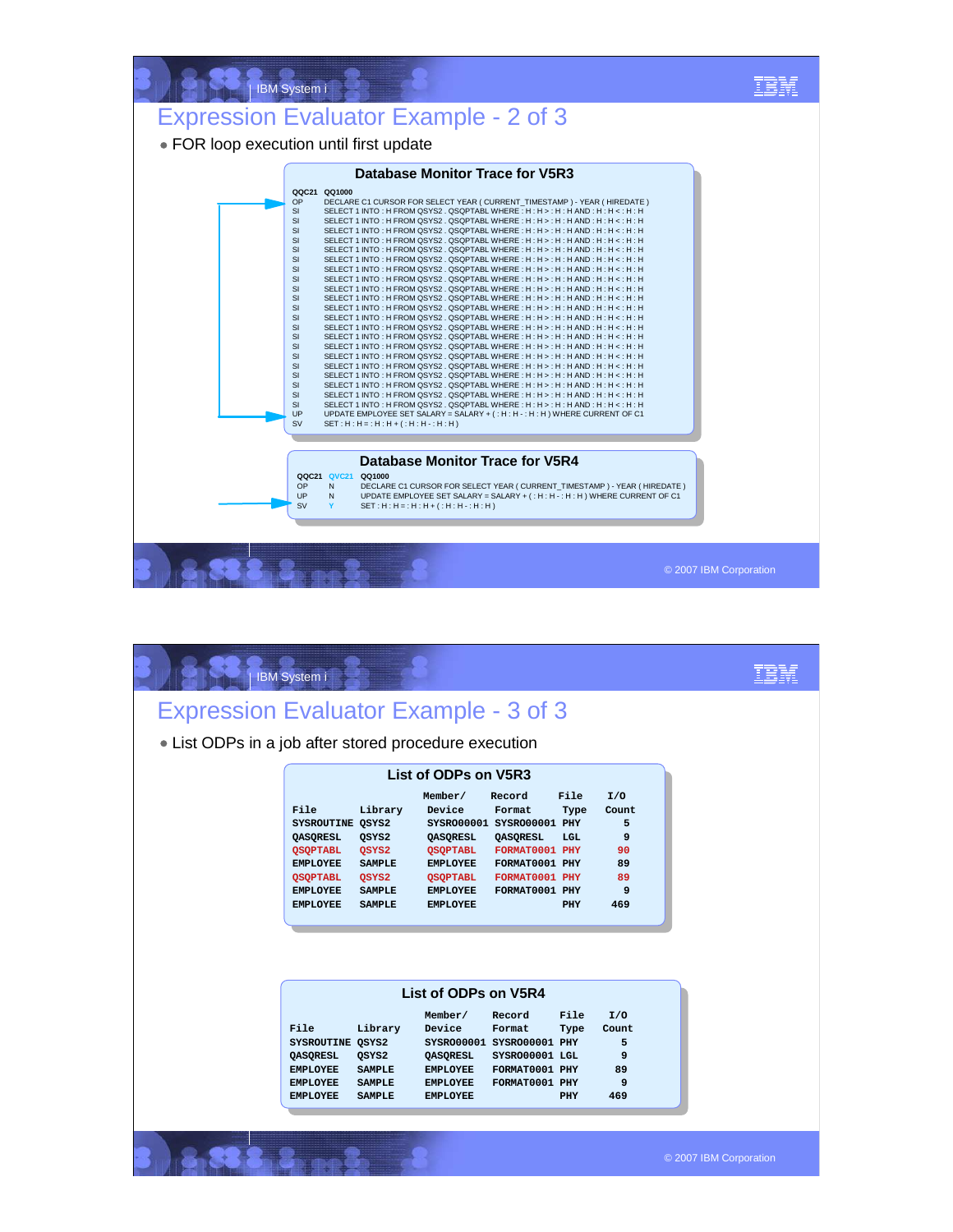

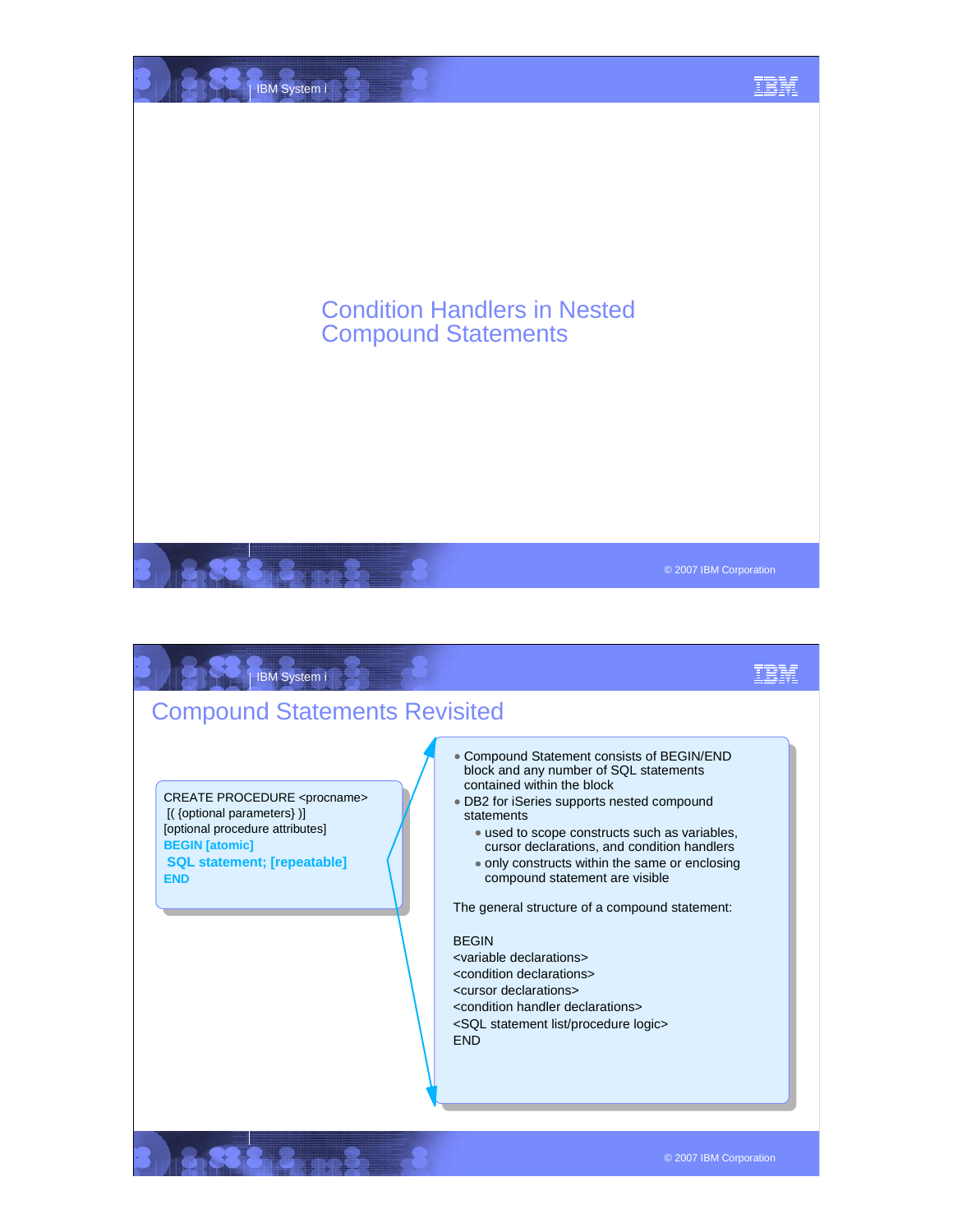

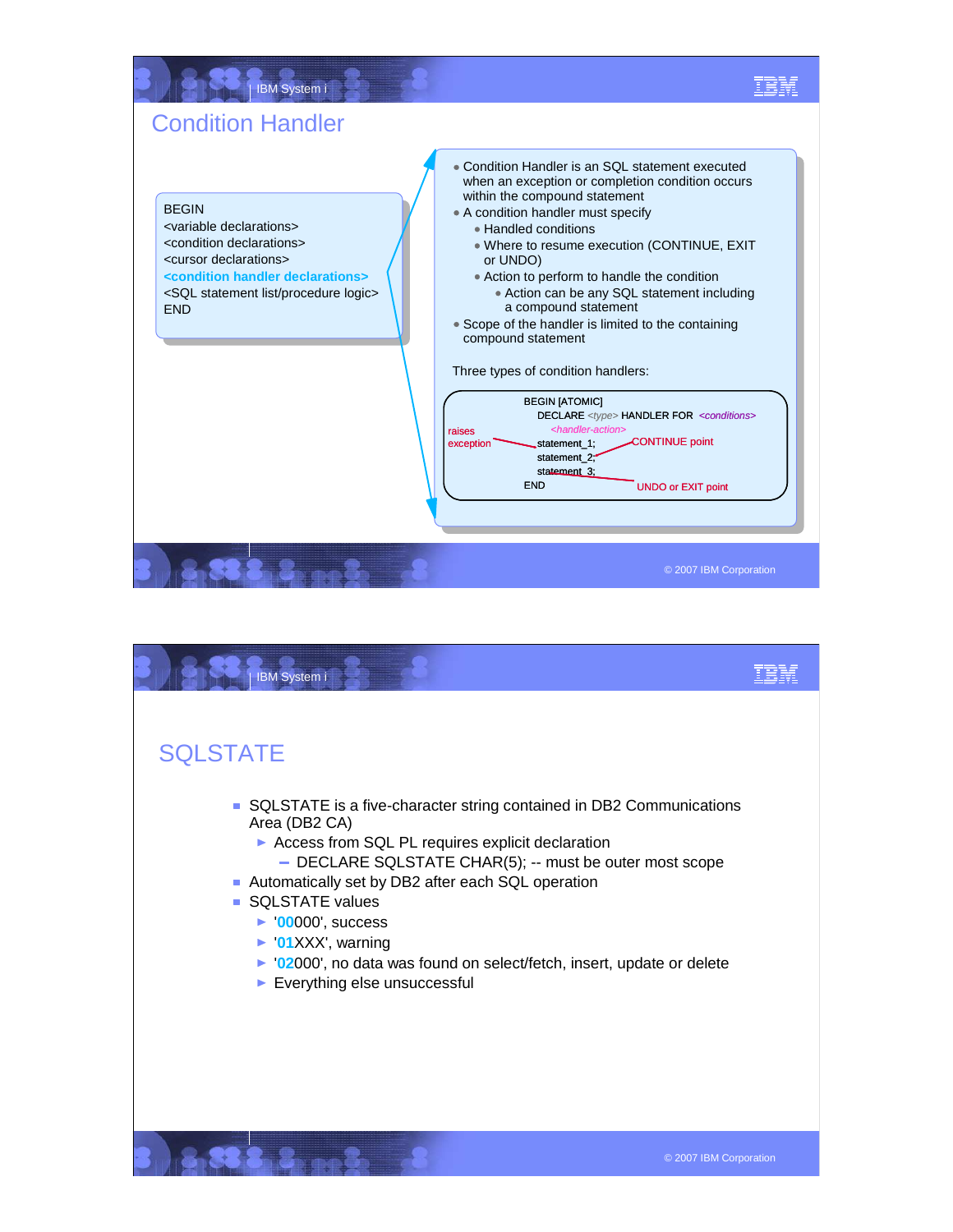

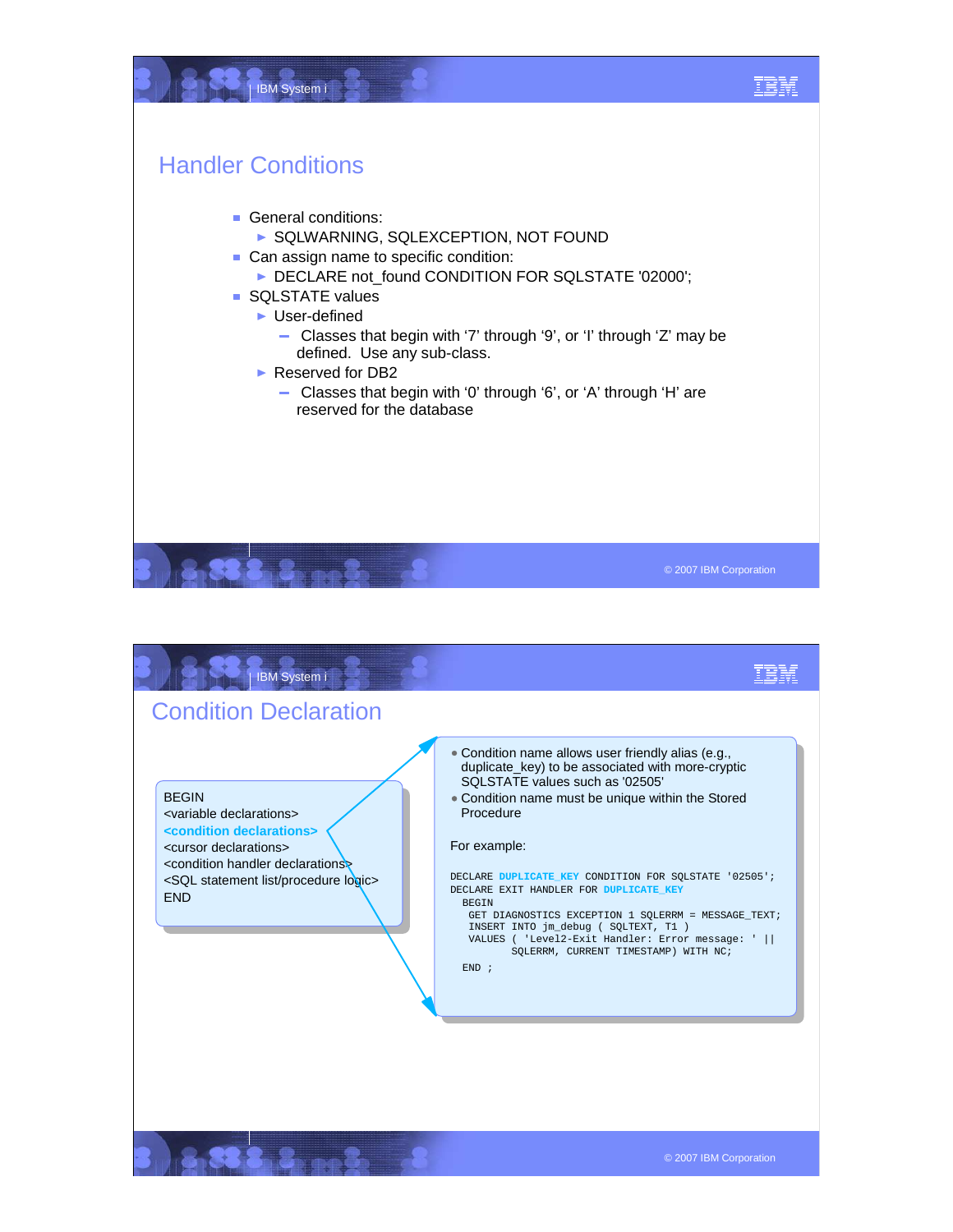

| <b>IBM System i</b>                                                                                                                                                                                                                                                                                                                                                                                                                                                                                                                                                                                                                                                                                                                                                                                                                                                                                                                                                                                                                                                                                                                                                                                                                                                                                                                                                                                                                                                                                            |                        |
|----------------------------------------------------------------------------------------------------------------------------------------------------------------------------------------------------------------------------------------------------------------------------------------------------------------------------------------------------------------------------------------------------------------------------------------------------------------------------------------------------------------------------------------------------------------------------------------------------------------------------------------------------------------------------------------------------------------------------------------------------------------------------------------------------------------------------------------------------------------------------------------------------------------------------------------------------------------------------------------------------------------------------------------------------------------------------------------------------------------------------------------------------------------------------------------------------------------------------------------------------------------------------------------------------------------------------------------------------------------------------------------------------------------------------------------------------------------------------------------------------------------|------------------------|
| Non-trivial example - 1 of 3                                                                                                                                                                                                                                                                                                                                                                                                                                                                                                                                                                                                                                                                                                                                                                                                                                                                                                                                                                                                                                                                                                                                                                                                                                                                                                                                                                                                                                                                                   |                        |
| CREATE PROCEDURE SOLTUTOR.P NESTED TEST ( IN P TABLE NAME VARCHAR(128),<br>OUT P ERROR IND OUT CHARACTER(1))<br>LANGUAGE SOL<br>SPECIFIC P NESTED TEST<br>Level $1:$<br>BEGIN -- Main Procedure Body; Level-1 Compound Statement<br>DECLARE V REF CURSOR TEXT VARCHAR ( 1024 ) ;<br>DECLARE V SOL STMT EXEC1 VARCHAR ( 1024 ) ;<br>DECLARE SOLERRM VARCHAR ( 4000 ) DEFAULT '' ;<br>DECLARE V AVG PRICE DOUBLE PRECISION ;<br>DECLARE V ROWS INSERTED INTEGER DEFAULT 0 ;<br>DECLARE OBJECT_NOT_FOUND CONDITION FOR SQLSTATE '42704' ;<br>DECLARE COFFEES QUERY FAILED CONDITION FOR SQLSTATE '70010';<br>DECLARE COFFEES UNKNOWN AVG PRICE CONDITION FOR SOLSTATE '70019' ;<br>DECLARE COFFEES INSERT FAILED CONDITION FOR SOLSTATE '70020' ;<br>DECLARE C GET COFFEES CURSOR FOR V CUR STMT ;<br>-- Exit handler scoped to the main procedure body<br>DECLARE EXIT HANDLER FOR SOLEXCEPTION<br><b>BEGIN</b><br>GET DIAGNOSTICS EXCEPTION 1 SQLERRM = MESSAGE TEXT ;<br>SET P ERROR IND OUT = $'Y'$ ;<br>INSERT INTO JM DEBUG (SQLTEXT)<br>VALUES ( 'Level_1-Exit Handler for sqlexception: Message : '<br>   SQLERRM ) WITH NC ;<br>RESIGNAL :<br>END:<br>-- Level 1 compound statement body starts here<br>SET V REF CURSOR TEXT = 'SELECT avq(price) FROM '     TRIM ( P TABLE NAME ) ;<br>PREPARE V CUR STMT FROM V REF CURSOR TEXT ;<br>INSERT INTO JM DEBUG ( SOLTEXT )<br>VALUES ( 'Level_1-Main Procedure Body: V_CUR_STMT prepared' );<br>-- Level_2_1 compound statement continued on the next page |                        |
|                                                                                                                                                                                                                                                                                                                                                                                                                                                                                                                                                                                                                                                                                                                                                                                                                                                                                                                                                                                                                                                                                                                                                                                                                                                                                                                                                                                                                                                                                                                | © 2007 IBM Corporation |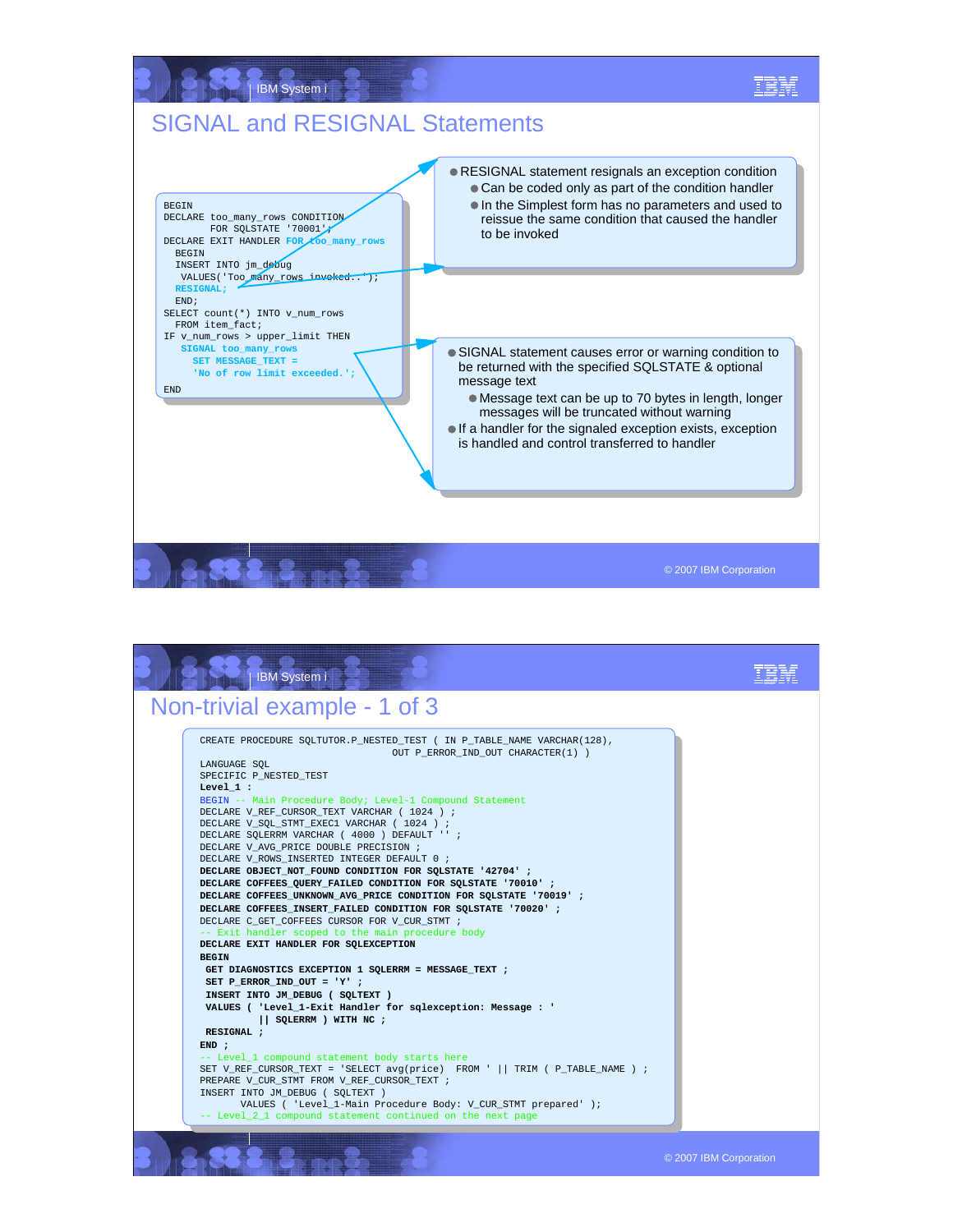

| IBM System i                                                                                                                                                                                                                                                                                                                                        |                                                                                                                                                                                                                                                                                                                                                                                                                                                                                                                                                                                                                                                                                                                                                                                                                                                                                                                                                  |                        |
|-----------------------------------------------------------------------------------------------------------------------------------------------------------------------------------------------------------------------------------------------------------------------------------------------------------------------------------------------------|--------------------------------------------------------------------------------------------------------------------------------------------------------------------------------------------------------------------------------------------------------------------------------------------------------------------------------------------------------------------------------------------------------------------------------------------------------------------------------------------------------------------------------------------------------------------------------------------------------------------------------------------------------------------------------------------------------------------------------------------------------------------------------------------------------------------------------------------------------------------------------------------------------------------------------------------------|------------------------|
| Non-trivial example - 3 of 3                                                                                                                                                                                                                                                                                                                        |                                                                                                                                                                                                                                                                                                                                                                                                                                                                                                                                                                                                                                                                                                                                                                                                                                                                                                                                                  |                        |
| -- Level 1 body resumes here<br>INSERT INTO JM DEBUG(SOLTEXT)<br>WITH NC ;<br>-- Level 2 2 compound statement<br>Level $2 2:$<br><b>BEGIN</b><br><b>BEGIN</b><br>END:<br>INSERT INTO JM DEBUG (SOLTEXT)<br>END Level $2 2i$<br>-- Level 1 body resumes here<br>INSERT INTO JM DEBUG (SOLTEXT)<br>SET P ERROR IND OUT = $'N'$ ;<br>$END$ level $1$ ; | VALUES ( 'Level 1-Resuming processing after end of Level 2 1 compound statement.' )<br>SET V_SQL_STMT_EXEC1 = 'INSERT INTO '    TRIM ( P_TABLE_NAME )<br>   ' VALUES(10, ''Colombian Supreme'', 10, 9.95, 1000, 1000)' ;<br>-- exit handler scoped to compound statement Level 2 1<br>DECLARE EXIT HANDLER FOR OBJECT NOT FOUND<br>GET DIAGNOSTICS EXCEPTION 1 SQLERRM = MESSAGE TEXT ;<br>INSERT INTO JM DEBUG (SQLTEXT)<br>VALUES ( ' Level 2-2-Handler for Insert: Message: '<br>$\vert$ SOLERRM ) WITH NC :<br>SIGNAL COFFEES INSERT FAILED SET MESSAGE TEXT = SOLERRM ;<br>-- Level 2 2 compound statement body starts here<br>EXECUTE IMMEDIATE V SOL STMT EXEC1 ;<br>GET DIAGNOSTICS V ROWS INSERTED = ROW COUNT ;<br>VALUES ( ' Level_2-2-Main Body: '     TRIM(CHAR(V_ROWS_INSERTED))<br>   ' row(s) inserted in COFFEES.' ) WITH NC ;<br>VALUES ( 'Level 1-Resuming processing after end of Level 2 2 compound statement.' ) WITH NC ; |                        |
|                                                                                                                                                                                                                                                                                                                                                     |                                                                                                                                                                                                                                                                                                                                                                                                                                                                                                                                                                                                                                                                                                                                                                                                                                                                                                                                                  | © 2007 IBM Corporation |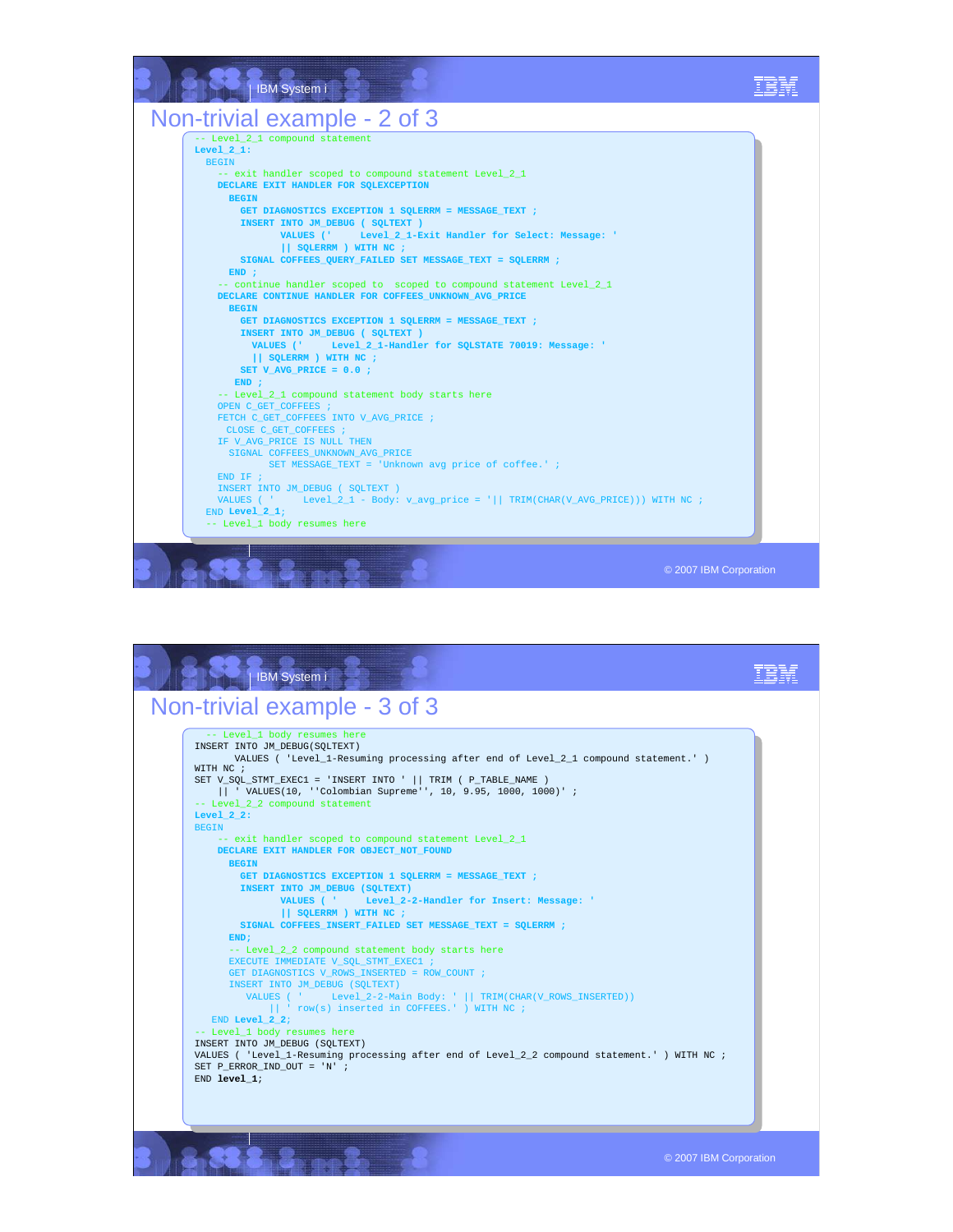

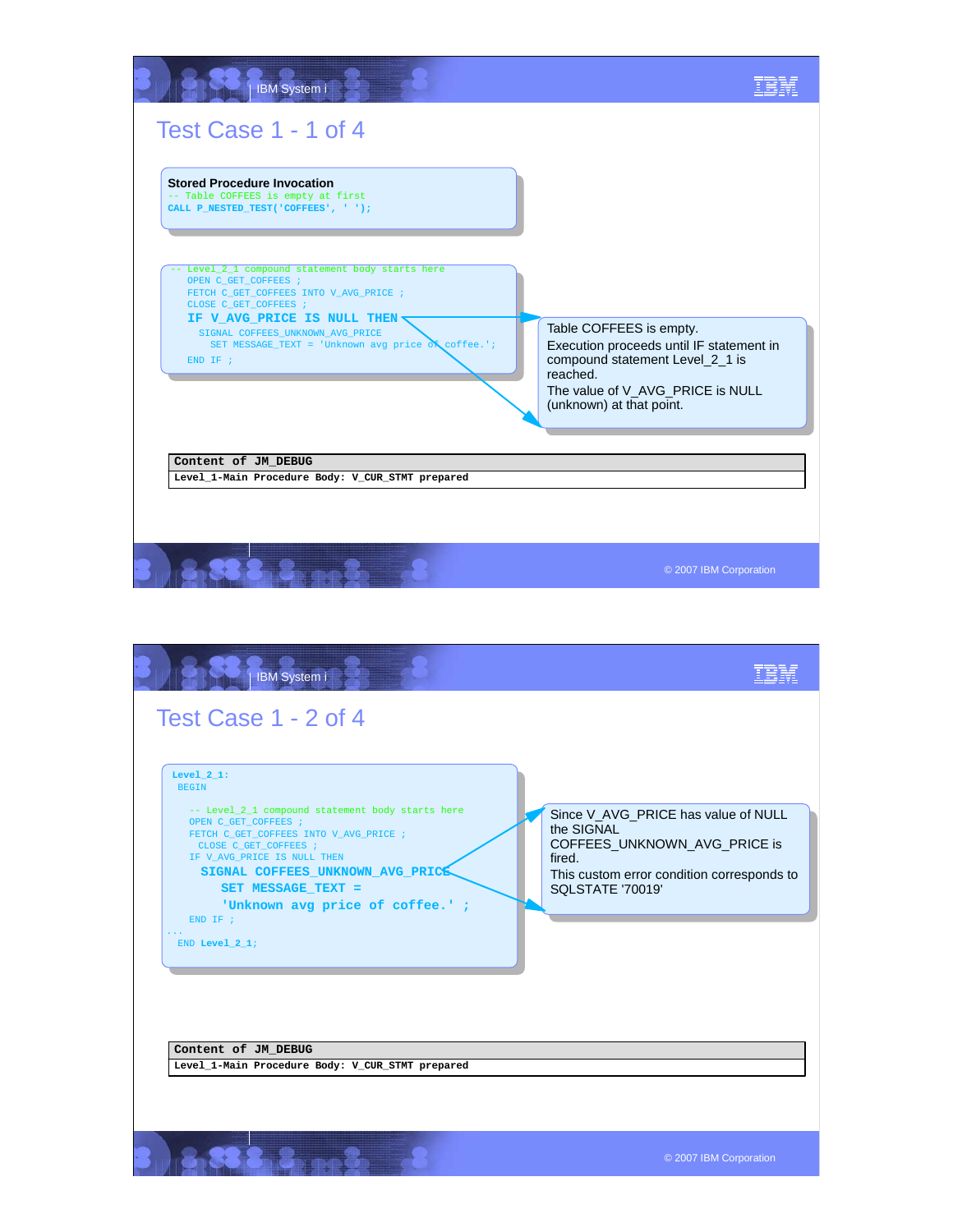![](_page_13_Picture_0.jpeg)

| Test Case 1 - 4 of 4<br>-- Level 1 body resumes here<br>INSERT INTO JM DEBUG(SOLTEXT)<br>VALUES ('Level_1-Resuming processing after end of Level_2_1<br>SET V SOL STMT EXEC1 = 'INSERT INTO '    TRIM ( P TABLE NAME )<br>   ' VALUES(10, ''Colombian Supreme'', 10, 9.95, 1000, 1000)';<br>-- Level 2 2 compound statement<br>Level $2:2:$<br><b>BEGIN</b><br>-- Level_2_2 compound statement body starts here<br>EXECUTE IMMEDIATE V SOL STMT EXEC1 ;<br>$-$ GET DIAGNOSTICS V ROWS INSERTED = ROW COUNT ;<br>INSERT INTO JM_DEBUG (SQLTEXT)<br>VALUES ( ' Level_2-2-Main Body: '    TRIM(CHAR(V_ROWS_INSERTED))<br>   ' row(s) inserted in COFFEES.' ) WITH NC ;<br>END Level $22$ ;<br>-- Level 1 body resumes here<br>INSERT INTO JM DEBUG (SOLTEXT)<br>VALUES ( 'Level_1-Resuming processing after end of Level_2_2 compound<br>SET P ERROR IND OUT = 'N' ;<br>$END$ level $1$ ; | The execution<br>successfully continues<br>until the end of the main<br>procedure body is<br>reached.<br>Compound statement<br>Level 2 2 inserts a new<br>row into COFFEES. |
|----------------------------------------------------------------------------------------------------------------------------------------------------------------------------------------------------------------------------------------------------------------------------------------------------------------------------------------------------------------------------------------------------------------------------------------------------------------------------------------------------------------------------------------------------------------------------------------------------------------------------------------------------------------------------------------------------------------------------------------------------------------------------------------------------------------------------------------------------------------------------------------|-----------------------------------------------------------------------------------------------------------------------------------------------------------------------------|
| Content of JM DEBUG                                                                                                                                                                                                                                                                                                                                                                                                                                                                                                                                                                                                                                                                                                                                                                                                                                                                    |                                                                                                                                                                             |
| Level_1-Main Procedure Body: V_CUR_STMT prepared<br>Level 2 1-Handler for SQLSTATE 70019: Message: Unknown avg price of coffee.                                                                                                                                                                                                                                                                                                                                                                                                                                                                                                                                                                                                                                                                                                                                                        |                                                                                                                                                                             |
| Level $2 1$ - Body: v avg price = $0E0$                                                                                                                                                                                                                                                                                                                                                                                                                                                                                                                                                                                                                                                                                                                                                                                                                                                |                                                                                                                                                                             |
| Level 1-Resuming processing after end of Level 2 1 compound statement.                                                                                                                                                                                                                                                                                                                                                                                                                                                                                                                                                                                                                                                                                                                                                                                                                 |                                                                                                                                                                             |
| Level 2-2-Main Body: 1 row(s) inserted in COFFEES.<br>Level 1-Resuming processing after end of Level 2 2 compound statement.                                                                                                                                                                                                                                                                                                                                                                                                                                                                                                                                                                                                                                                                                                                                                           |                                                                                                                                                                             |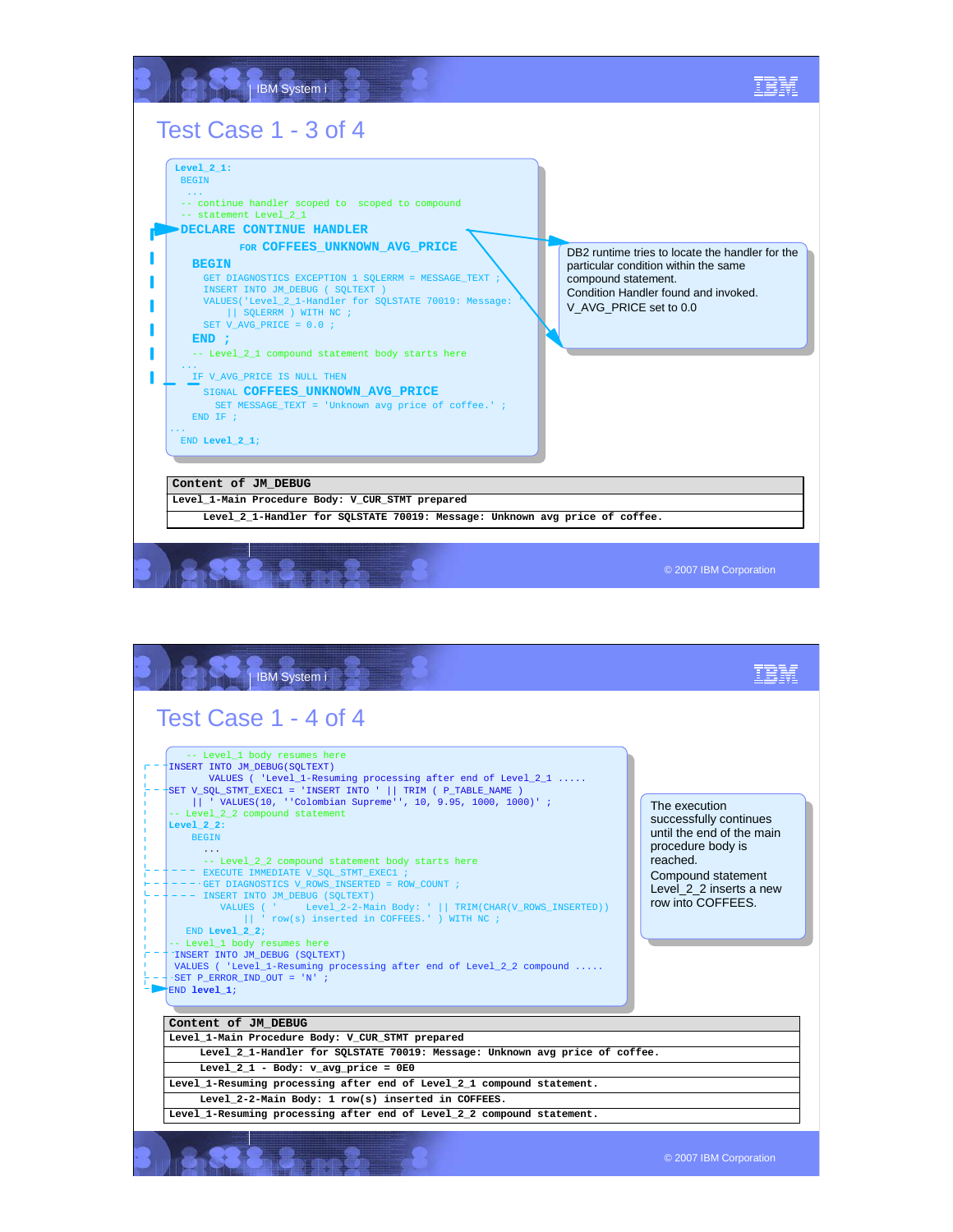![](_page_14_Picture_0.jpeg)

![](_page_14_Picture_1.jpeg)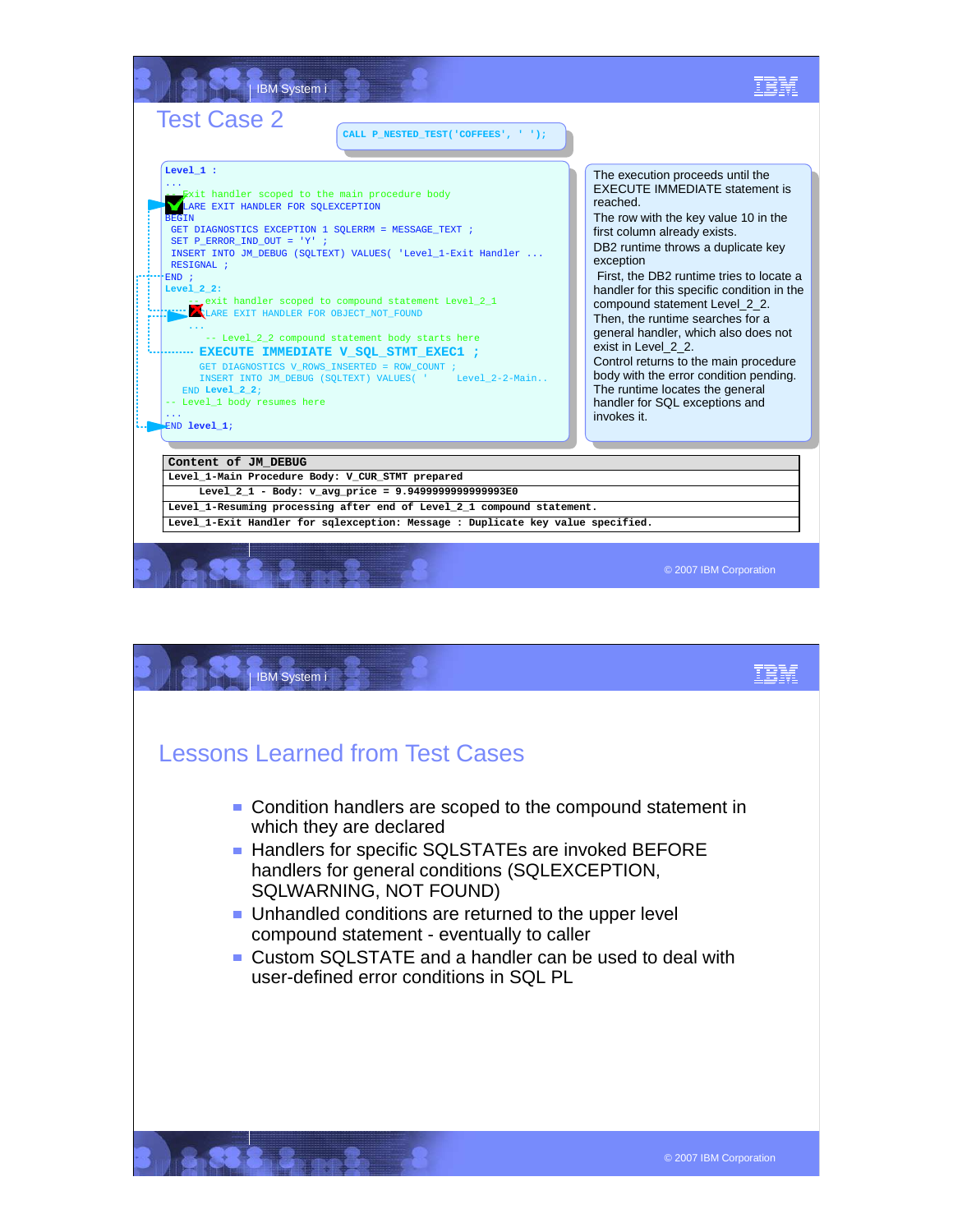![](_page_15_Picture_0.jpeg)

![](_page_15_Picture_1.jpeg)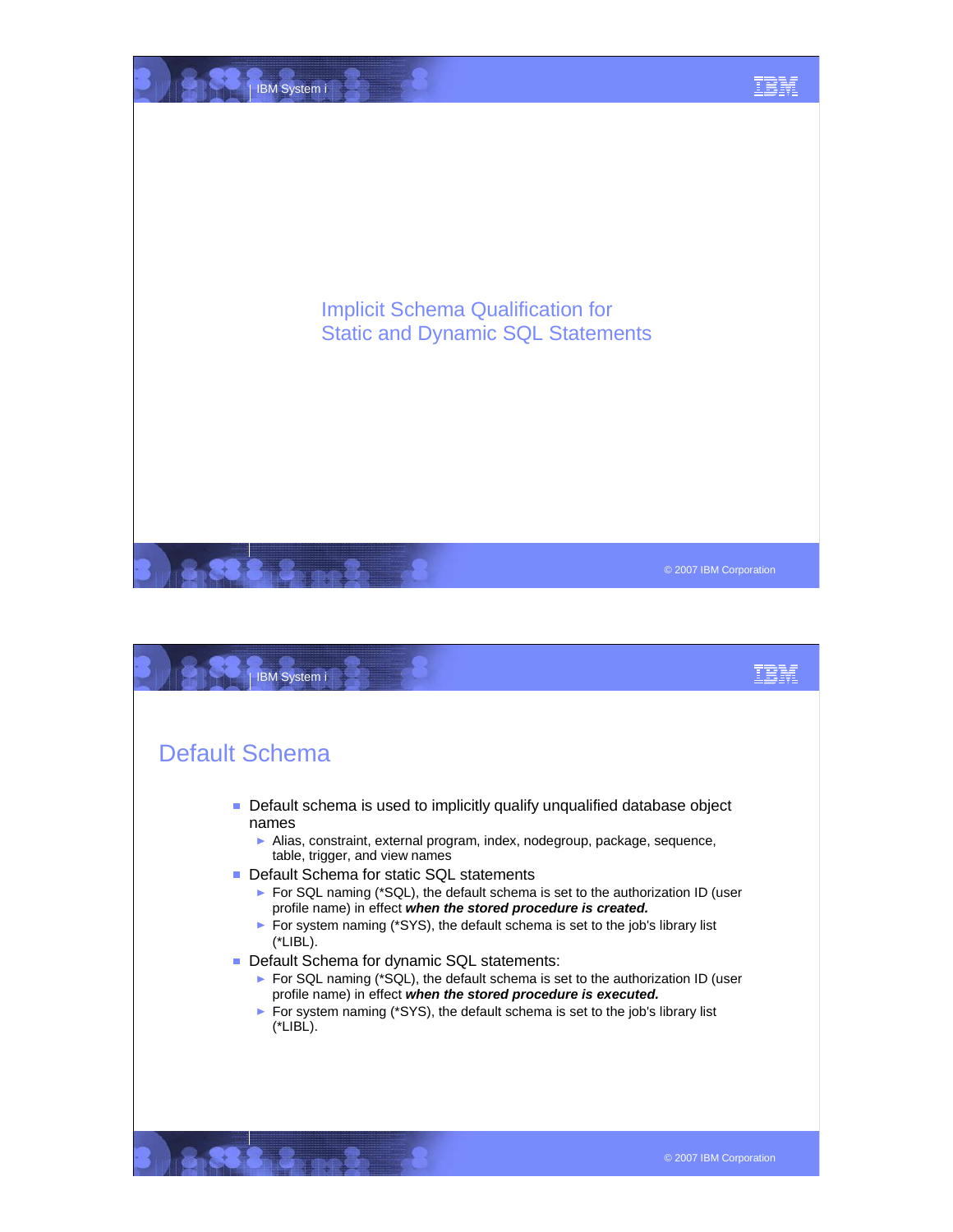![](_page_16_Picture_0.jpeg)

| Static_Stmt: BEGIN<br>DECLARE CONTINUE HANDLER FOR SQLEXCEPTION<br>INSERT INTO jm debug VALUES ('Static Statement Succeeded.');<br>END Static Stmt;<br>Dynamic Statement: BEGIN<br>DECLARE CONTINUE HANDLER FOR SQLEXCEPTION<br><b>BEGTN</b><br>GET DIAGNOSTICS EXCEPTION 1 SOLERRM = MESSAGE TEXT ;<br>INSERT INTO jm debug ( SOLTEXT )<br>VALUES ( 'Dynamic Statement Failed: '  SOLERRM) WITH NC;<br>SET ErrorIndicator = $'Y'$ ;<br>END;<br>SET STMT = 'INSERT INTO jm_debug<br>VALUES(''Dynamic Statement Succeeded.'')'; | The stored procedure is created by<br>user DB2ADMIN.<br>The im_debug table resides in the<br>DB2ADMIN schema.<br>The naming convention in effect is<br>*SOL.<br>User called DB2GURU with (*ALLOBJ)<br>invokes the stored procedure.<br>DB2GURU sets the PATH:<br>$SET$ PATH = DB2ADMIN; |
|--------------------------------------------------------------------------------------------------------------------------------------------------------------------------------------------------------------------------------------------------------------------------------------------------------------------------------------------------------------------------------------------------------------------------------------------------------------------------------------------------------------------------------|-----------------------------------------------------------------------------------------------------------------------------------------------------------------------------------------------------------------------------------------------------------------------------------------|
| PREPARE S1 FROM STMT ;<br>EXECUTE S1;<br>END Dynamic Stmt;<br>IF ErrorIndicator = 'Y' THEN<br>SIGNAL SOLSTATE '70000' SET<br>message_text='There were errors. Check jm_debug for<br>details.<br>END TF;<br>END MainBody;                                                                                                                                                                                                                                                                                                       | Excution:<br>Static statement succeeds.<br>The dynamic statement fails.<br>DB <sub>2</sub> uses the runtime authorization ID<br>to resolve the unqualified name.<br>No jm_debug table in schema<br>DB <sub>2GURU</sub><br>DB2 signals an SQL exception.                                 |

8.33.3.2. ... 3.

© 2007 IBM Corporation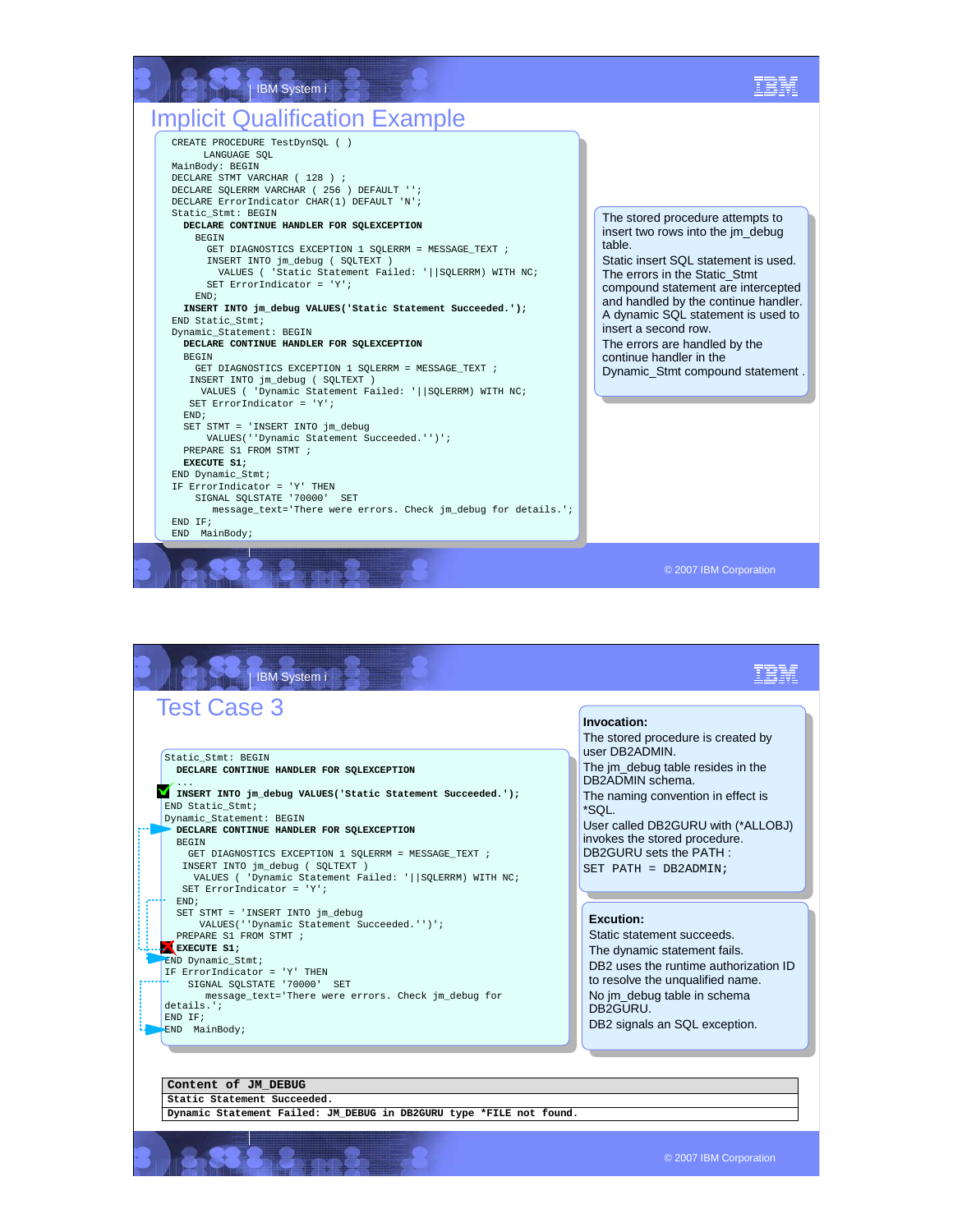![](_page_17_Picture_0.jpeg)

![](_page_17_Picture_1.jpeg)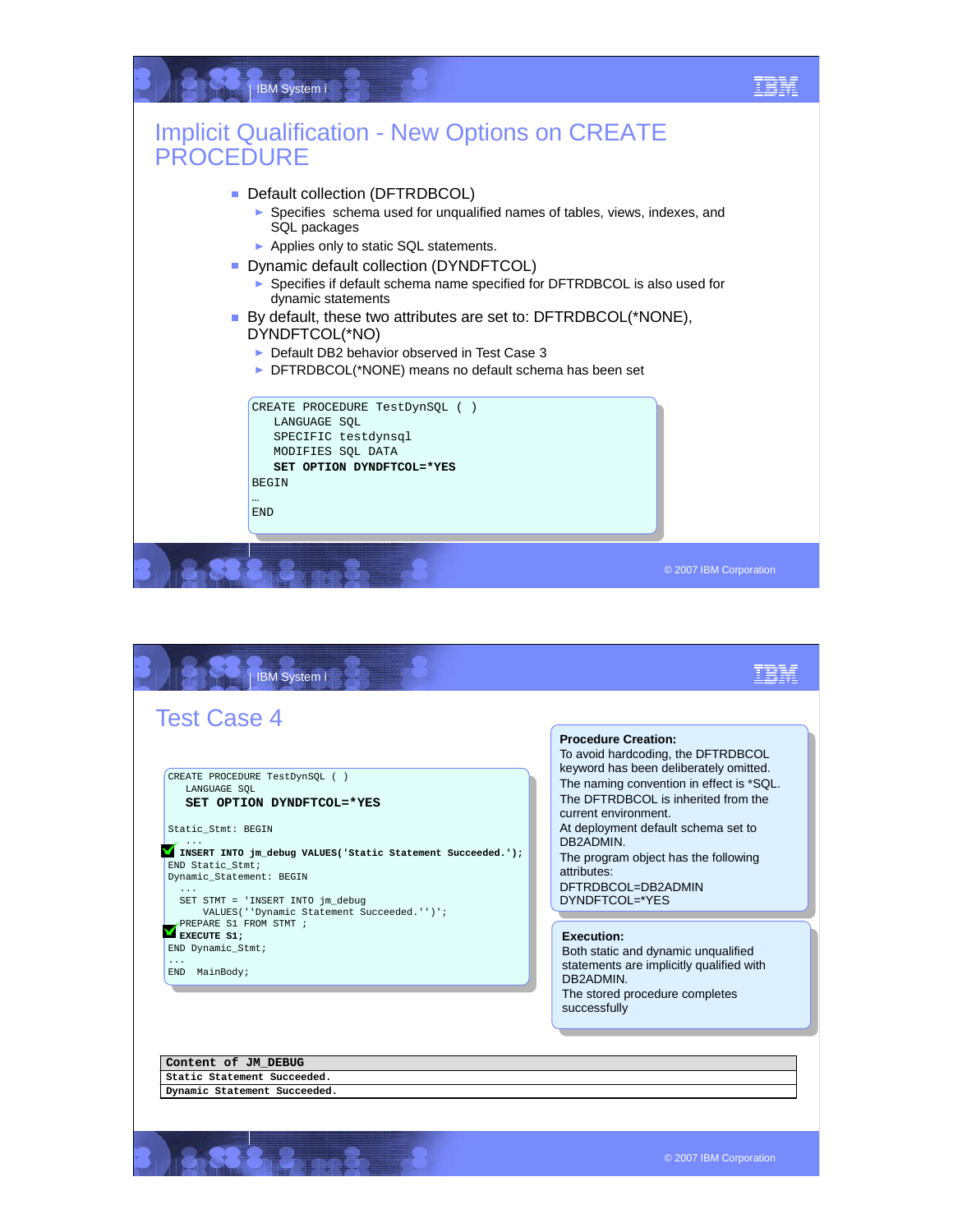![](_page_18_Figure_0.jpeg)

![](_page_18_Picture_1.jpeg)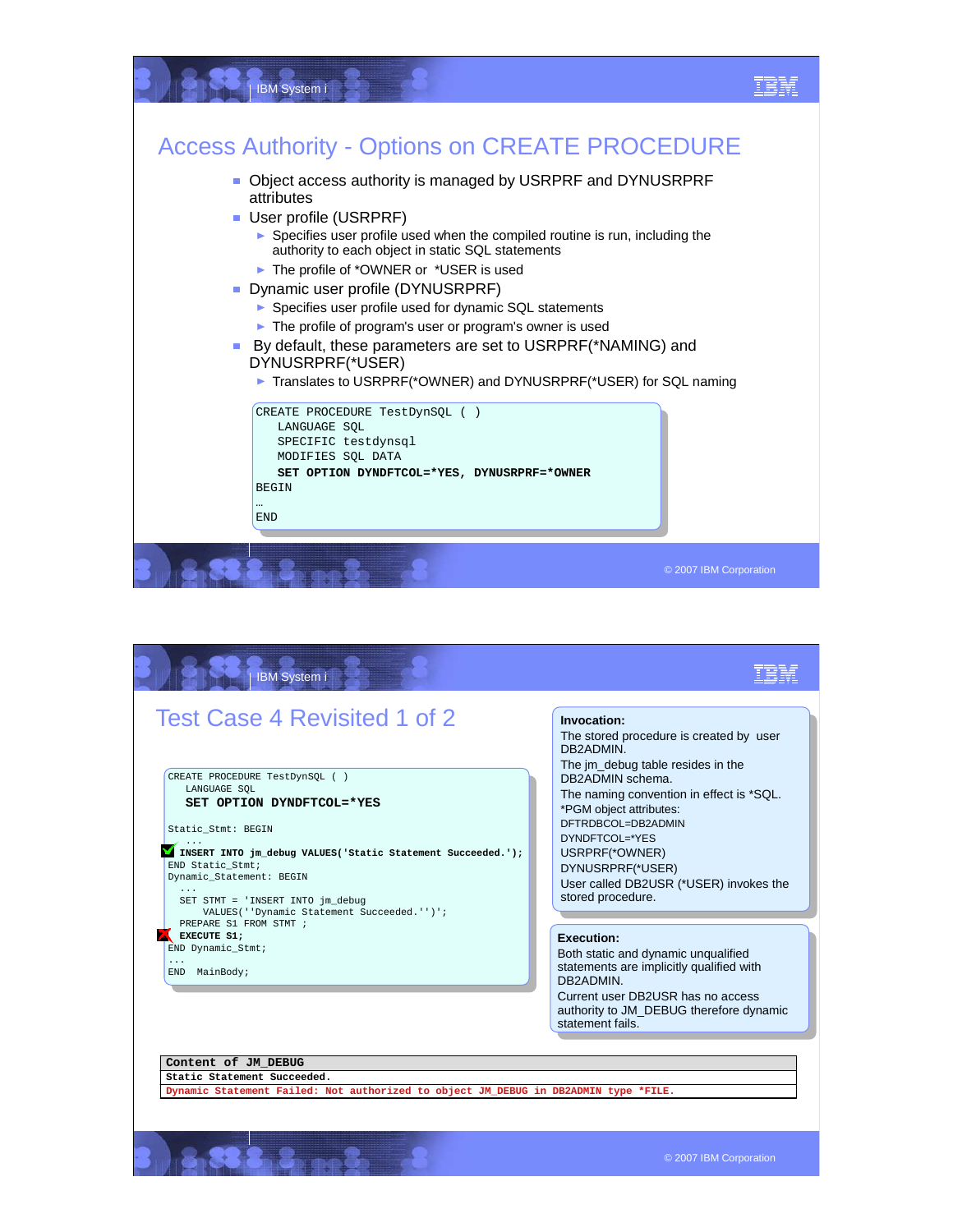## IBM System i IEM Test Case 4 Revisited 2 of 2 **Invocation:** The stored procedure is created by user DB2ADMIN. The jm\_debug table resides in the CREATE PROCEDURE TestDynSQL ( ) DB2ADMIN schema. LANGUAGE SQL The naming convention in effect is \*SQL. **SET OPTION DYNDFTCOL=\*YES, DYNUSRPRF=\*OWNER** \*PGM object attributes: DFTRDBCOL=DB2ADMIN Static\_Stmt: BEGIN DYNDFTCOL=\*YES ... **INSERT INTO jm\_debug VALUES('Static Statement Succeeded.');**  USRPRF(\*OWNER) END Static\_Stmt; **DYNUSRPRF(\*OWNER)**  Dynamic\_Statement: BEGIN User called DB2USR (\*USER) invokes the ... SET STMT = 'INSERT INTO jm\_debug stored procedure. VALUES(''Dynamic Statement Succeeded.'')'; PREPARE S1 FROM STMT ; **EXECUTE S1;**<br>END Dynamic\_Stmt; **Execution:** Both static and dynamic unqualified ... END MainBody; statements are implicitly qualified with DB2ADMIN. **Also Required:** Owner user(DB2ADMIN) has access **grant execute on procedure testdynsql to db2usr ;** authority to JM\_DEBUG. Both static and **GRTOBJAUT OBJ(DB2ADMIN) OBJTYPE(\*LIB) USER(DB2USR) AUT(\*USE)** dynamic statements succeed.. **Content of JM\_DEBUG Static Statement Succeeded. Dynamic Statement Succeeded.** © 2007 IBM Corporation

| IBM System i                                            |                                                |                            |                   |
|---------------------------------------------------------|------------------------------------------------|----------------------------|-------------------|
|                                                         |                                                |                            |                   |
| <b>Software Prerequisites</b>                           |                                                |                            |                   |
|                                                         |                                                |                            |                   |
|                                                         | • Always install the latest database group PTF |                            |                   |
|                                                         |                                                |                            |                   |
| SF99502 for V5R2, SF99503 for V5R3, or SF99504 for V5R4 |                                                |                            |                   |
|                                                         |                                                |                            |                   |
|                                                         | <b>OS/400 V5R2</b>                             | <b>i5/OS V5R3</b>          | <b>i5/OS V5R4</b> |
| <b>Expression Evaluator</b>                             | N/A                                            | N/A                        | in base           |
| <b>Complex Nested Compund</b>                           | SI17232,                                       | SI18929                    | in base           |
| <b>Statement</b>                                        | SI17233                                        |                            |                   |
| Implicit Qualification<br>(DFTRDBCOL, DYNDFTCOL         | SI16196 SI16197<br>SI16198                     | SI18022 SI18024<br>SI18025 | in base           |

 $3.3 \text{ m}$